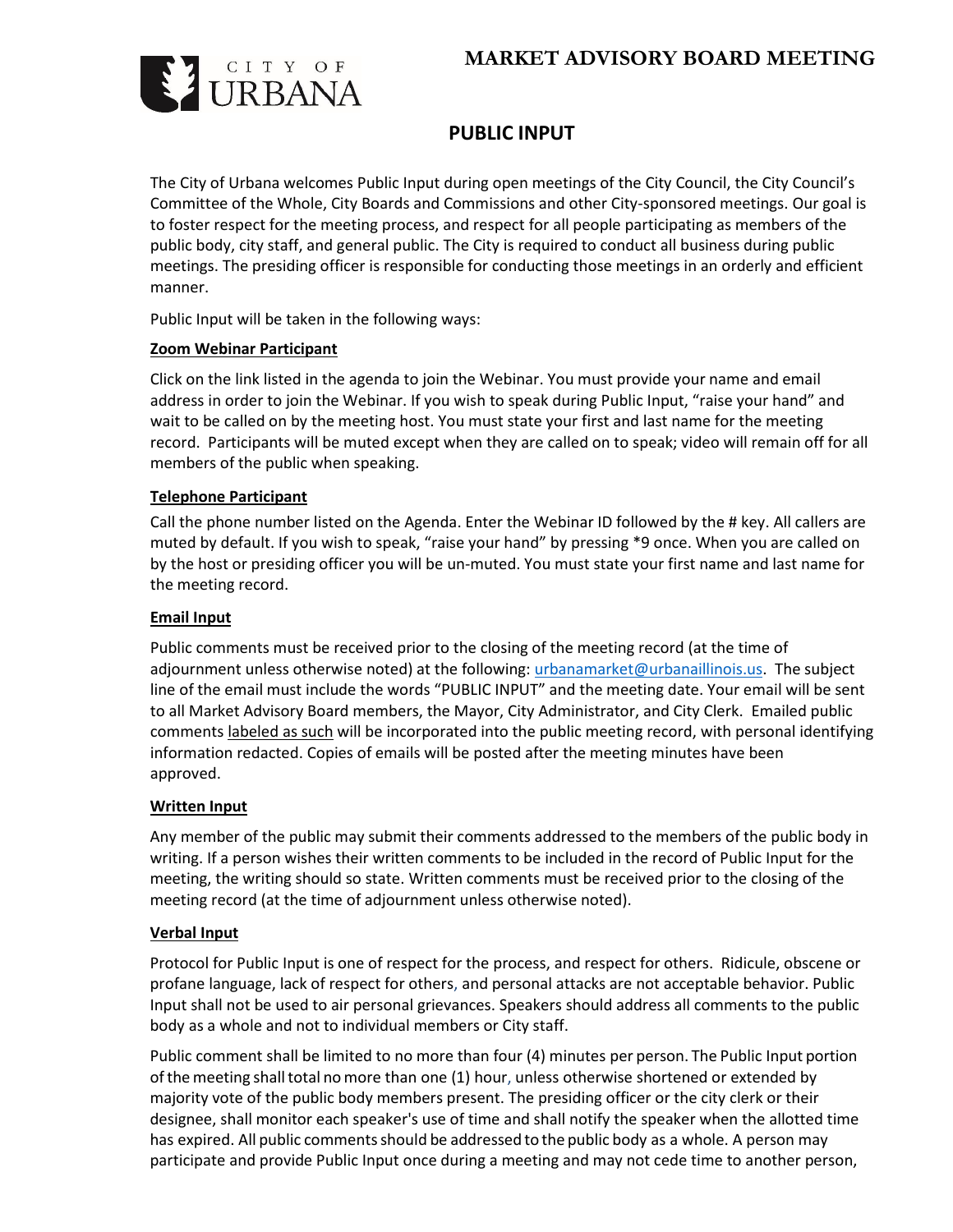or split their time if Public Input is held at two (2) or more different times during a meeting. The presiding officer may give priority to those persons who indicate they wish to speak on an agenda item upon which a vote will be taken.

The presiding officer or public body members shall not enter into a dialogue with citizens. Questions from the public body members shall be for clarification purposes only. Public Input shall not be used as a time for problem solving or reacting to comments made but, rather, for hearing citizens for informational purposes only.

## **Accommodation**

If an accommodation is needed to participate in a City meeting, please contact the City Clerk's Office at least 48 hours in advance so that special arrangements can be made using one of the following methods:

- Phone: 217.384.2366
- Email: [CityClerk@urbanaillinois.us](mailto:CityClerk@urbanaillinois.us)

\*In order to maintain reasonable decorum at a public meeting, the presiding officer of the meeting shall have the authority to raise a point of order and provide a verbal warning to a speaker who uses abusive, harassing, threatening, or defamatory language, or who engages in disorderly conduct that disrupts, disturbs, or otherwise impedes the orderly conduct of a meeting. Any member of the public body participating in the meeting also may raise a point of order with the presiding officer and request that they provide a verbal warning to a speaker. If the speaker refuses to cease such remarks or conduct after being warned by the presiding officer, the presiding officer shall have the authority to mute the speaker's microphone and/or video presence at the meeting. The presiding officer will inform the speaker that they may send the remainder of their remarks via email to the public body for inclusion in the meeting record.

## **\*Definitions of Types of Language and Conduct That May Warrant Verbal Warning:**

**"Abusive"** means harsh, violent, profane, or derogatory language which would demean the dignity of an individual or which is intended to humiliate, mock, insult or belittle an individual.

<https://www.lawinsider.com/dictionary/abusive-language>

**"Harassing"** means to annoy or bother someone in a constant or repeated way; to make repeated attacks on another person.

## <https://www.learnersdictionary.com/definition/harass>

**"Threatening"** means to say that you will harm someone or do something unpleasant or unwanted especially in order to make someone do what you want.

## <https://www.learnersdictionary.com/definition/threaten>

**"Defamatory"** means a statement or communication that tends to harm a person's reputation by subjecting the person to public contempt, disgrace, or ridicule, or by adversely affecting the person's business. A statement that is likely to lower that person in the estimation of reasonable people and in particular to cause that person to be regarded with feelings of hatred, contempt, ridicule, fear, or dislike.

Black's Law Dictionary (11th ed. 2019)

## **Citations that Authorize the Presiding Officer to Bar Offensive Language During Public Comment:**

The following citations provide the legal basis for adopting UCC Section 2-5(b)(1)(d) that allows the presiding officer of a City Council, Committee of the Whole, or a City-sponsored board or commission regulate "abusive, harassing, threatening, or defamatory language" during public comment. The following Attorney General binding opinions and case law essentially classify abusive, "harassing, threatening and defamatory language as "manner", not "content", of speech that can be reasonably regulated under the First Amendment. UCC Section 2-5(c) (Ordinance No. 2020-09-049. Attorney General binding opinion numbers 2019 PAC 59187, 2018 PAC 55462, 2016 PAC 45349; *Milestone v. City*